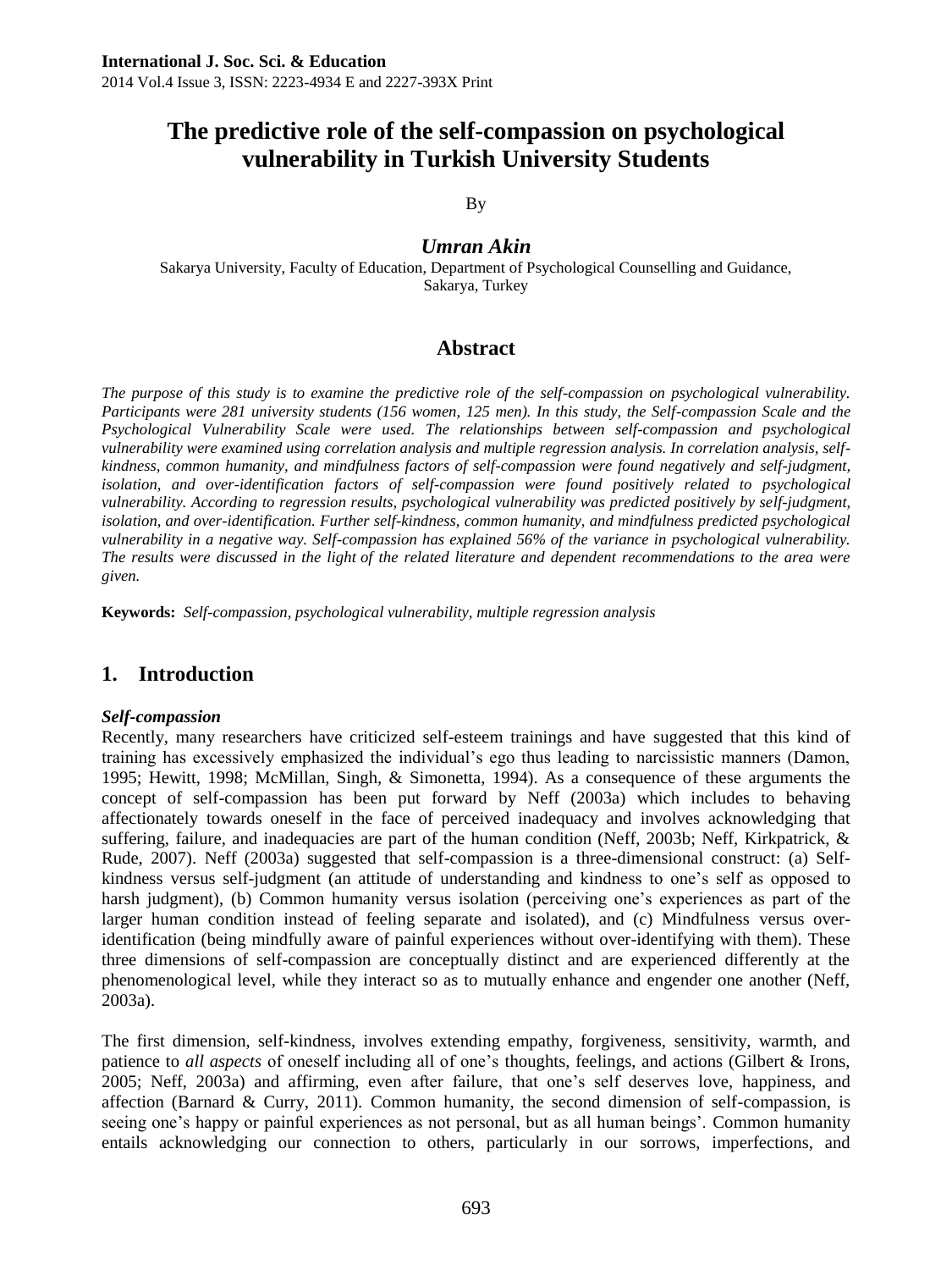weaknesses and involves forgiving oneself for being fully human—for being limited and imperfect (Barnard & Curry, 2011; Neff, 2003a). By this kind of awareness, an individual perceives these negative experiences as part of the larger human experience rather than feeling isolated and alienated from the society (Neff, 2003a). The last component of self-compassion, mindfulness, means a pre-conceptual awareness that allows people to accept their life's most stressful and painful emotions without being carried away by them (Gunaratana, 1993; Martin, 1997; Neff, 2003a; Nisker, 1998; Rosenberg, 1999). It is a state of balanced awareness that one's thoughts and feelings are observed without trying to change them, without exaggeration and prejudice. If individuals accept their painful experiences are something that all humans experience and if they are gentle toward themselves, they avoid suppressing their emotions and thoughts and they are not trapped by over-identification (Neff, Hsieh, & Dejitterat, 2005).

Studies suggest that self-compassion is strongly and significantly related to psychological well-being. People with higher levels of self-compassion report higher levels of life satisfaction, social relatedness (Neff, 2003b), reflective and affective wisdom, personal initiative, curiosity and exploration, optimism, positive affect, extraversion, agreeableness, conscientiousness (Baker & McNulty, 2011; Neff, Rude, & Kirkpatrick, 2007), self-deception (Akın & Abacı, 2009), psychological well-being (Akın, 2008a), social relationship, emotional intelligence, self-determination (Neff, 2003a), learning-approach goals (Akın, 2008b), social support (Akın, Kayış, & Satıcı, 2011), and relational-interdependent self construal (Akın & Eroglu, 2013). Self-compassionate people also report less depression, anxiety, rumination, thought suppression (Neff, 2003b), social anxiety, fear of negative evaluation (Werner et al., 2012), performanceapproach/avoidance goals (Akın, 2008b), submissive behavior (Akın, 2009), interpersonal cognitive distortions (Akın, 2010a), loneliness (Akın, 2010b), internet addiction (Iskender & Akın, 2011), automatic thoughts (Akın, 2012), and neuroticism (Neff, Rude, & Kirkpatrick, 2007).

#### *Psychological Vulnerability*

The psychological vulnerability construct, which is considered as a natural consequence of being human (Kottow, 2004), in general means susceptibility and assumes that some people are more affected by stressful events rather than others and stressful or traumatic events may cause vulnerability (Ingram, Miranda, & Segal, 1998; Updegraff & Taylor, 2000). For example old people, women (Thoits 1982), poor people (Levine, 2004; Tohits, 1982), unmarried people (Kessler & Essex, 1982), and new mothers (Turner & Noh, 1983) were typically found to be influenced more by stressful events and traumatic cases. Aday (2001) defined vulnerable populations as being at risk of physical, psychological, and/or social health and being vulnerable refers to be susceptible to health problems, harm, or neglect. These individuals feel more negative emotionality than non-vulnerable people (Lyubomirsky & Lepper, 1999) and withdraw more quickly when they face with stressful events and stand on more strength less (Levine, 2004).

Studies suggest various kinds of vulnerability such as physical vulnerability (Clark, Stump, Miller, & Long 2007; Sinclair, & Wallston, 1999), cognitive vulnerability (Alloy, & Abramson, 2005), and psychological vulnerability. Physical vulnerability refers to people who are susceptible to physically harm and have sensitive medical conditions (Clark et al., 2007), while cognitive vulnerability describes cognitive characteristics of people (such as maladaptive beliefs, attributional patterns, thought processes, schemas) that increase the probability of future disorders or problems (Riskind & Black, 2005). Psychological vulnerability on the other hand, is considered to be a cognitive structure that consists of harmful reactions to stress and is described as a pattern of cognitive beliefs reflecting a dependence on achievement or external sources of affirmation for one's sense of self-worth (Sinclair & Wallston, 1999; Kernis, 2003). According to Sinclair and Wallston (1999) psychological vulnerability is a form of cognitive vulnerability related to dependence, perfectionism, and need to be approved by external sources. Smith, Peck, Milano and Ward (1988) proposed that cognitive vulnerability can affect the psychological and physical aspects of people's lives and that the three different forms of vulnerability are assumed to interact with each other.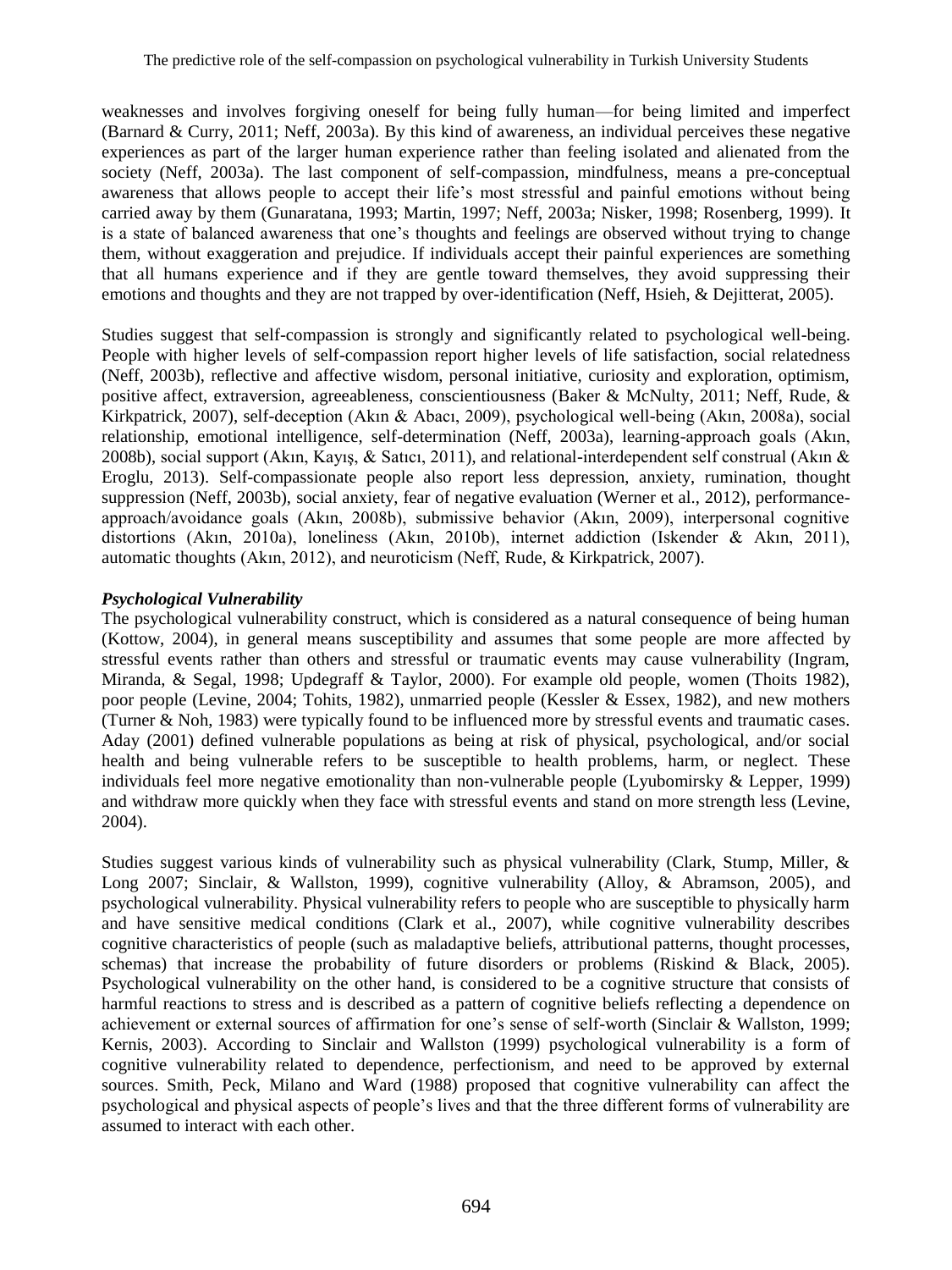Research shows that psychological vulnerability is associated positively with maladaptive psychological variables such as depressive symptoms, anxiety, stress (Cox, Enns, Walker, Kjernisted, & Pidlubny, 2001; Sherman, Bunyan, Creswell, & Jaremka, 2009), eating disorders (Lindeman & Stark, 2001), perceived helplessness, negative effect, and maladaptive coping behavior (Sinclair & Wallston, 1999). On the other hand psychological vulnerability has negative relationship with life satisfaction, positive affect, emotional support, perceived social support, dispositional optimism, and self-efficacy (Sinclair & Wallston 1999).

#### *The present study*

Although increasing number of research conducted with the self-compassion is encouraging, to date, however, no research has examined whether self-compassion predicts psychological vulnerability. The goal of this study, therefore, was to examine the predictive role of the self-compassion on psychological vulnerability. Self-kindness, common humanity, and mindfulness, adaptive dimension of selfcompassion, involve turning compassion inward and taking a compassionate perspective toward oneself in the same way. They also moderate reactions to distressing situations and buffer people against the influence of negative self-feelings and failure experiences (Leary, Tate, Adams, Allen, & Hancock, 2007). In contrary people with psychological vulnerability are affected more by stressful or traumatic events (Ingram, Miranda, & Segal, 1998; Updegraff & Taylor, 2000), feel more negative emotions (Lyubomirsky & Lepper, 1999), and withdraw more quickly when they face with stressful events (Levine, 2004) than non-vulnerable people.

Moreover, self-kindness, common humanity, and mindfulness are associated positively and psychological vulnerability is associated negatively with better emotional coping skills (Neff et al., 2005). Psychological vulnerability also has been found to relate depressive symptoms and anxiety (Cox, Enns, Walker, Kjernisted, & Pidlubny, 2001; Sherman, Bunyan, Creswell, & Jaremka, 2009) and it is a central feature of negative affect (Sinclair & Wallston, 1999), whereas self-kindness, common humanity, and mindfulness have been found inversely related to depression and anxiety (Neff, 2003b). These findings show self-compassion to be related to adaptive functioning, particularly in the face of failures, losses, and life stress (Leary et al., 2007) and psychological vulnerability to be related to maladaptive functioning. Based on the above relationships of self-compassion and psychological vulnerability, it was hypothesized that self-kindness, common humanity, and mindfulness would be associated negatively with psychological vulnerability. It was also hypothesized that self-judgment, isolation, and over-identification would be related positively to psychological vulnerability.

### **2. Method**

#### *Participants*

Participants were 281 educational faculty students (156 women, 125 men) enrolled in various undergraduate programs. Of the participants, 71 were first-year students, 86 were second-year students, 64 were third- year students, and 60 were fourth-year student. Their ages ranged from 17 to 23 years old and GPA scores ranged from 1.97 to 3.69.

#### *Measures*

*Self-compassion Scale.* Self-compassion was measured by using Self-compassion Scale (Neff, 2003b). Turkish adaptation of this scale had been done by Akın, Akın, and Abacı (2007). Self-compassion Scale is a 26-item self-report measurement and consists of six sub-scales; self-kindness, self-judgment, common humanity, isolation, mindfulness, and over-identification. Each item was rated on a 5-point Likert scale (1=*strongly disagree* to 5=*strongly agree*). Language validity findings indicated that correlations between Turkish and English forms were .94, .94, .87, .89, .92, and .94 for six subscales, respectively. Results of confirmatory factor analysis indicated that the model was well fit. The goodness of fit index values of the model were RMSEA=.056, NFI=.95, CFI=.97, IFI=.97, RFI=.94, GFI=.91, and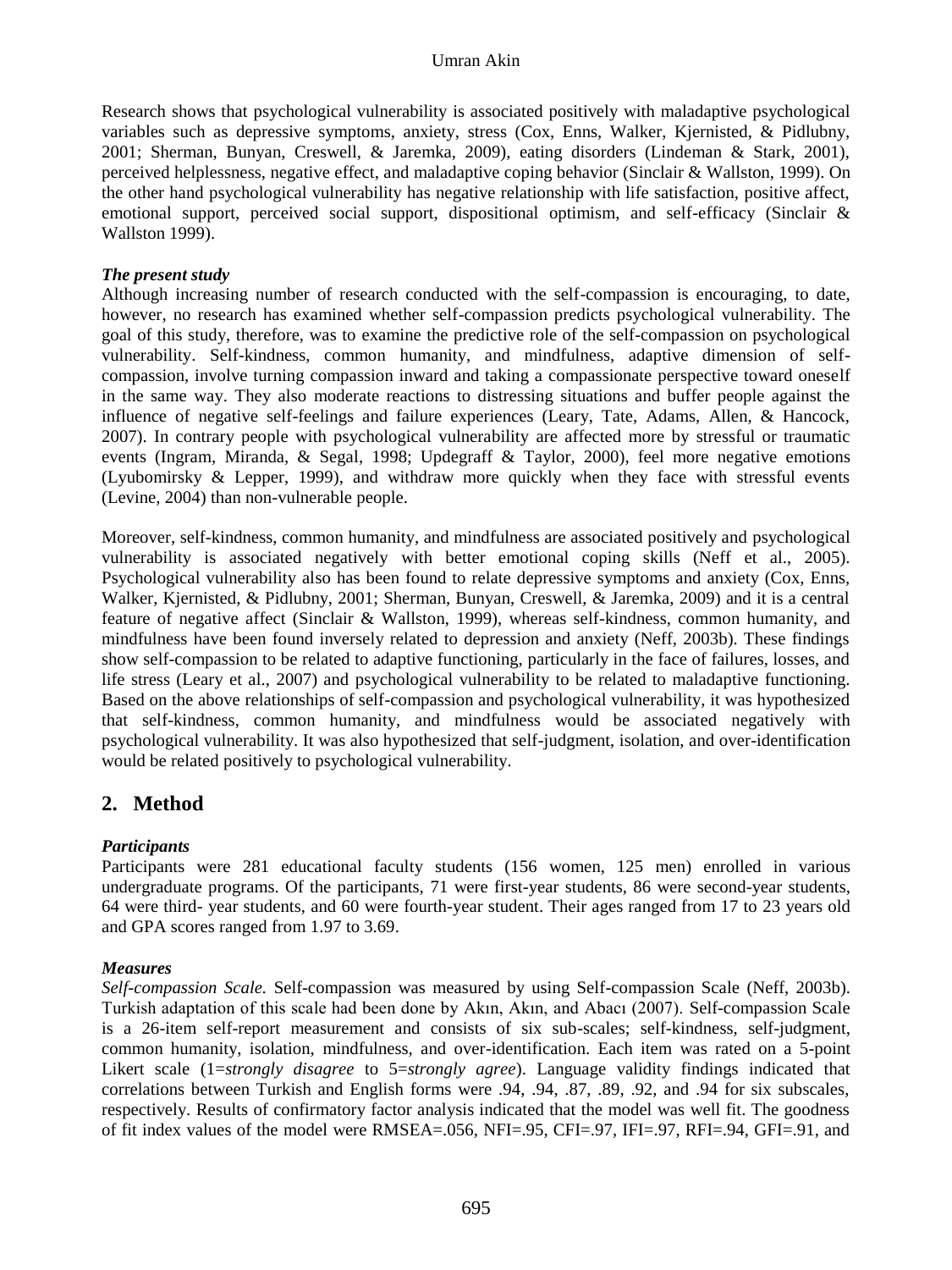SRMR=.059. The internal consistency coefficients were .77, .72, .72, .80, .74, and .74 and the test-retest reliability coefficients were .69, .59, .66, .60 .69, and .56, for six subscales, respectively.

#### *Psychological Vulnerability Scale.*

The Psychological Vulnerability scale was developed by Sinclair and Wallston (1999). The scale contains 6 items (e.g., "If I don't achieve my goals, I feel like a failure as a person") with each item rated on a 5 point Likert-type scale. Turkish adaptation of this scale was done by Akın and Eker (2011), who indicated that a one-factor model fit the data well (*x²*= 7.82, *df*= 9, RMSEA= .001, NFI= .97, CFI= 1.00, GFI= .99, AGFI= .98, RFI= .95, and SRMR= .025). Cronbach's alpha was .75.

#### *Procedure*

Participants voluntarily participated in research. Completion of the scales was anonymous and there was a guarantee of confidentiality. The scales were administered to the students in groups in the classrooms. Prior to administration of measures, all participants were told about purposes of the study.

#### *Statistical Analysis*

In this research, multiple linear regression analysis and Pearson correlation coefficient were used to investigate the relationships between self-compassion and psychological vulnerability. The variables which were entered in multiple regression analysis were measured by summing the items of each scale. These analyses were carried out via SPSS 11.5.

# **3. Results**

#### *Descriptive data and inter-correlations*

Table 1 shows the means, standard deviations, inter-correlations, and internal consistency coefficients of the variables used.

| Variables                      |          | 2        |          |          |         | <sub>0</sub> |       |
|--------------------------------|----------|----------|----------|----------|---------|--------------|-------|
| 1. Self-kindness               |          |          |          |          |         |              |       |
| 2. Self-judgment               | $-.56**$ |          |          |          |         |              |       |
| 3. Common humanity             | $.63**$  | $-.38**$ |          |          |         |              |       |
| 4. Isolation                   | $-48**$  | $.67**$  | $-.35**$ |          |         |              |       |
| 5. Mindfulness                 | $.71**$  | $-.52**$ | $.56**$  | $-.47**$ |         |              |       |
| 6. Over-identification         | $-.45**$ | $.65**$  | $-26**$  | $.69**$  | $-46**$ |              |       |
| 7. Psychological vulnerability | $-.56**$ | $.62**$  | $-45**$  | $.64**$  | $-.55*$ | $.59**$      |       |
| Mean                           | 14.26    | 13.55    | 11.83    | 11.50    | 11.93   | 12.20        | 17.40 |
| Standard deviation             | 4.36     | 5.02     | 3.49     | 3.87     | 3.51    | 4.03         | 5.53  |
| Alpha                          | .80      | .70      | .79      | .81      | .76     | .73          | .74   |
| ** $p < .01$                   |          |          |          |          |         |              |       |

**Table 1** *Descriptive Statistics, Alphas, and Inter-correlations of the Variables*

Table 1 shows descriptive statistics and correlations among the variables. Self-kindness (*r*=.56, p<.01), common humanity ( $r=-.45$ ,  $p<.01$ ), and mindfulness ( $r=-.55$ ,  $p<.01$ ) were found negatively and selfjudgment  $(r=.62, p<.01)$ , isolation  $(r=.64, p<.01)$ , and over-identification  $(r=.59, p<.01)$  were found positively associated with psychological vulnerability. There were also significant correlations between dimensions of self-compassion.

#### *Multiple Regression Analysis*

A multiple regression analysis has performed in which the dependent variable was psychological vulnerability and the independent variables were dimensions of self-compassion (Table 2). As many of those predictor variables were dependent on each other, forward stepwise procedure, which includes one new explanatory variable at each step, specifically the most associated with the dependent variable while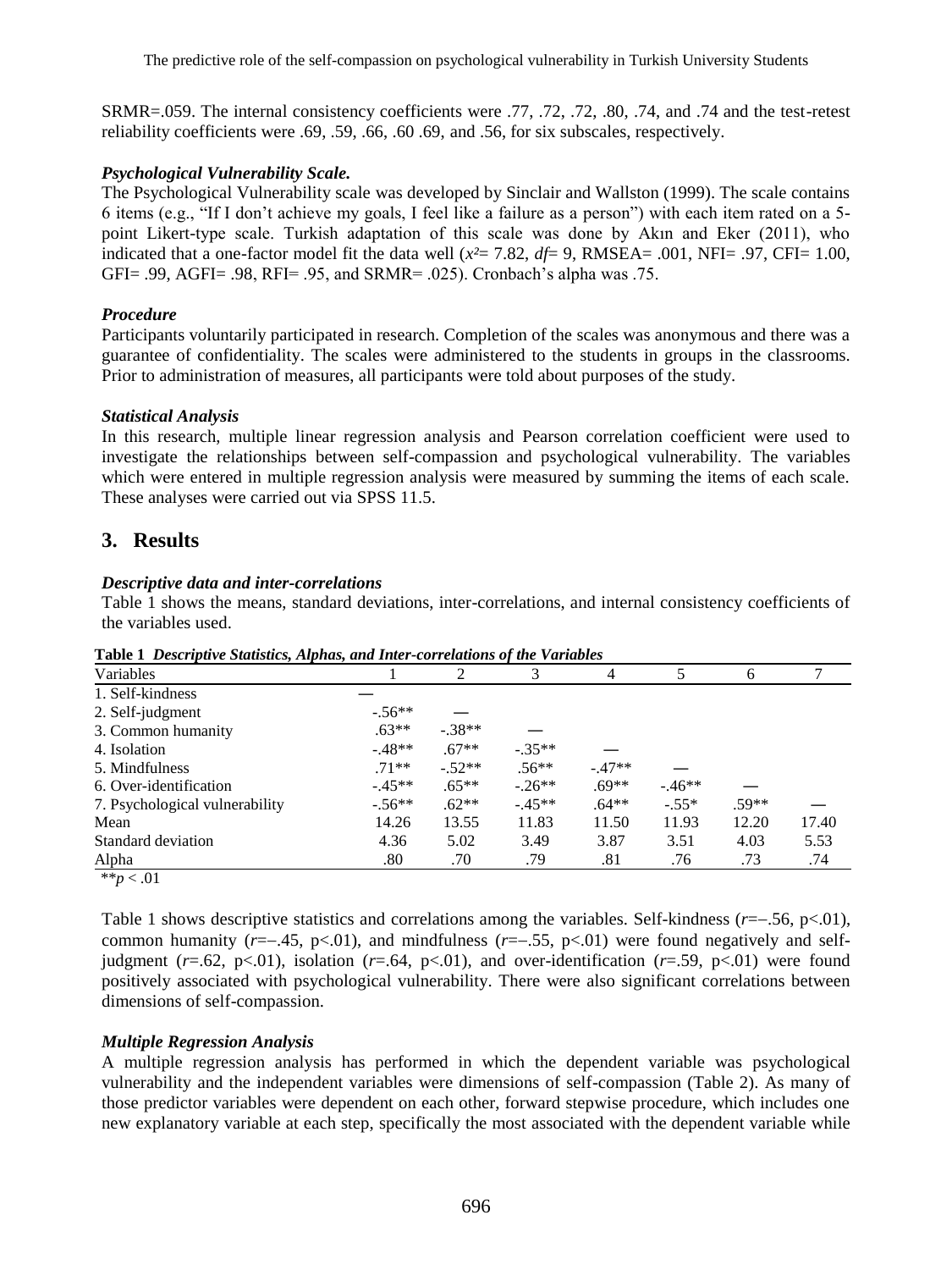being, at the same time, independent of the explanatory variables already included in the model. The criteria to include the variables from the regression model were: criterion probability-of-F-to enter  $\leq$ =.05.

| ушпегаршту<br>Variables | $\boldsymbol{B}$ | <b>Standart Error of B</b> | ß       | t         |
|-------------------------|------------------|----------------------------|---------|-----------|
| Step 1                  |                  |                            |         |           |
| Isolation               | .919             | .066                       | .642    | 13.982*   |
| Step 2                  |                  |                            |         |           |
| Isolation               | .692             | .069                       | .484    | 9.998*    |
| Self-kindness           | $-.422$          | .061                       | $-.332$ | $-6.872*$ |
| Step 3                  |                  |                            |         |           |
| Isolation               | .514             | .081                       | .359    | $6.320*$  |
| Self-kindness           | $-.328$          | .064                       | $-.258$ | $-5.082*$ |
| Self-judgment           | .260             | .067                       | .237    | 3.909*    |
| Step 4                  |                  |                            |         |           |
| <b>Isolation</b>        | .488             | .081                       | .341    | $6.017*$  |
| Self-kindness           | $-.207$          | .078                       | $-.163$ | $-2.666*$ |
| Self-judgment           | .240             | .066                       | .218    | $3.616*$  |
| Mindfulness             | $-.255$          | .094                       | $-.162$ | $-2.708*$ |
| Step 5                  |                  |                            |         |           |
| <b>Isolation</b>        | .396             | .089                       | .276    | $4.430*$  |
| Self-kindness           | $-.208$          | .077                       | $-164$  | $-2.703*$ |
| Self-judgment           | .192             | .069                       | .175    | $2.795*$  |
| <b>Mindfulness</b>      | $-.233$          | .094                       | $-.148$ | $-2.480*$ |
| Over-identification     | .197             | .083                       | .144    | $2.373*$  |
| Step 6                  |                  |                            |         |           |
| Isolation               | .381             | .089                       | .266    | 4.281*    |
| Self-kindness           | $-.140$          | .083                       | $-.110$ | $-1.683*$ |
| Self-judgment           | .190             | .068                       | .172    | $2.776*$  |
| Mindfulness             | $-.188$          | .095                       | $-.120$ | $-1.973*$ |
| Over-identification     | .218             | .083                       | .159    | $2.622*$  |
| Common humanity         | $-.184$          | .085                       | $-.116$ | $-2.159*$ |

*Table 2.* **Summary of forward stepwise multiple regression analysis for variable predicting psychological vulnerability**

According to the results of multiple regression analysis, summarized in Table 2, isolation entered the equation first, accounting for 41% of the variance in predicting psychological vulnerability  $(R^2 = .41)$ , adjusted  $R^2 = .41$ ,  $F(1, 279) = 195,484$ ,  $p < .01$ ). Self-kindness entered on the second step accounting for an additional 9% variance  $(R^2 = 50, \Delta R^2 = 0.09$ , adjusted  $R^2 = .49$ ,  $F(2, 278) = 137,552$ ,  $p < .01$ ). Self-judgment entered on the third step accounting for an additional 2% variance  $(R^2 = .52, \Delta R^2 = .02,$  adjusted  $R^2 = .52,$  $F(3, 277) = 101,506, p<0.01$ ). Mindfulness entered on the fourth step accounting for an additional 2% variance  $(R^2 = .54, \Delta R^2 = .02$ , adjusted  $R^2 = .53$ ,  $F(4, 276) = 79,703$ ,  $p < .01$ ). Over-identification entered on the fifth step accounting for an additional 1% variance  $(R^2 = .55, \Delta R^2 = .01,$  adjusted  $R^2 = .54, F(5, 275) = 65,958,$ *p*<.01). Common humanity entered last, accounting for an additional 1% variance  $(R^2 = .56, \Delta R^2 = .01,$ adjusted  $R^2$ =.56,  $F(6, 274)$ = 56,473,  $p$ <.01). The standardized beta coefficients indicated the relative influence of the variables in last model with isolation ( $\beta$ = .26,  $p$ <.01), self-kindness ( $\beta$ = -.11,  $p$ <.01), selfjudgment (*β*= .17, *p*<.01), mindfulness (*β*= -.12, *p*<.01), over-identification (*β*= .16, *p*<.01), and common humanity  $(\beta = -12, p<01)$  all significantly influencing psychological vulnerability and isolation was strongest predictor.

### **4. Discussion**

The aim of this research was to investigate the predictive role of self-compassion on psychological vulnerability and significant relationships were found. As expected mindfulness, common humanity, and self-kindness -adaptive dimensions of self-compassion- predicted psychological vulnerability negatively. Self-kindness, common humanity, and mindfulness allow people to cope effectively with challenging life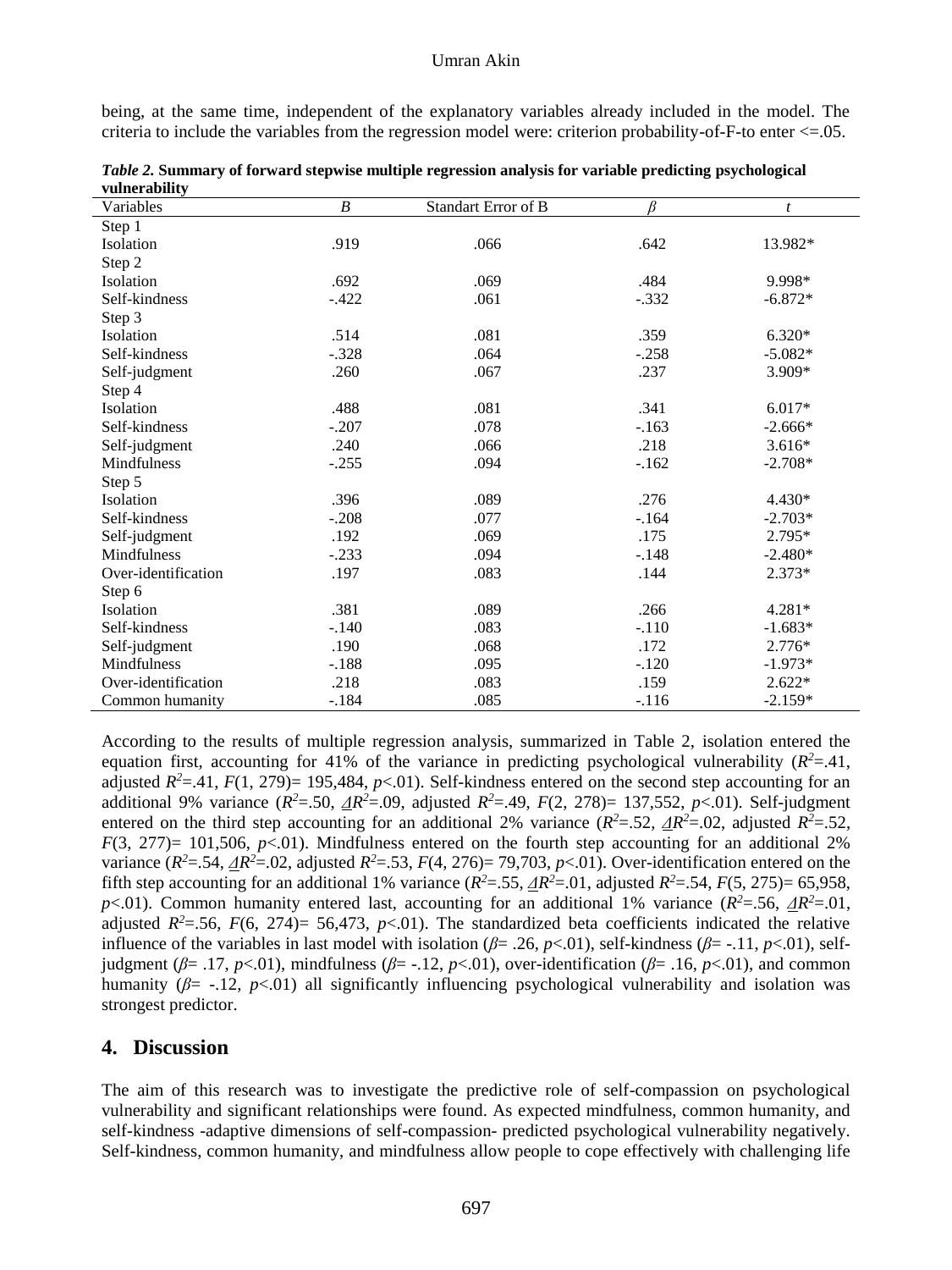events and stressors by treating themselves with kindness and care, viewing these negative experiences as part of the greater human experience, and not allowing themselves to be swept up by strong negative emotions (Neff, 2003a). Self-kindness, common humanity, and mindfulness also seem to protect individuals both when they are personally responsible for the negative experiences and when these experiences are beyond their control (Leary et al., 2007) and thus people can easily deal with the adverse effects of an array of negative events and circumstances. Moreover, since individuals with self-kindness, common humanity, and mindfulness recognize when they are suffering, but by doing so they provide themselves with warmth, kindness, and interconnectedness with the rest of humanity (Neff, 2009), they can experience more positive and less negative emotions. Research shows that people who have higher self-kindness, common humanity, and mindfulness make more accurate self-appraisals (i.e., without selfenhancement or self-deprecation) than those lacking (Leary et al., 2007), suggesting that self-compassion provides the emotional safety needed to see the self clearly. In contrary researchers have discovered that psychological vulnerability related to perceptions of dependency, perfectionism, negative selfattributions, self-blame, dysfunctional attributions, and the need for external sources of approval (Sinclair & Wallston, 1999). This means that self-kindness, common humanity, and mindfulness can lessen feelings of psychological vulnerability.

Moreover people who high in self-kindness, common humanity, and mindfulness have been shown to possess many of the psychological strengths such as well-being (Akın, 2008a), life satisfaction, optimism, positive affect, extraversion, and agreeableness (Neff, Kirkpatrick, & Rude, 2007). Also self-kindness, common humanity, and mindfulness are related to feelings of autonomy and competence (Neff, 2003a), higher levels of brain activation in the left prefrontal cortex, a region associated with joy and optimism (Lutz, Greischar, Rawlings, Ricard, & Davidson, 2004) and related to maintain optimistic expectations about the future (Scheier, Carver, & Bridges, 1994). On the other hand psychological vulnerability was found related negatively to psychological variables such as life satisfaction, positive affect, emotional support, perceived social support, dispositional optimism, and self-efficacy (Sinclair & Wallston 1999). Thus the inverse associations between self-kindness, common humanity, and mindfulness and psychological vulnerability are not surprising.

On the other hand as anticipated in the current research self-judgment, isolation and over-identification maladaptive dimensions of self-compassion- predicted psychological vulnerability positively. People with self-judgment, isolation, and over-identification, reject their own feelings, thoughts, and actions, tend to feel ashamed from their faults (Neff, 2003a), and ruminate on pessimistic emotions, and their own limitations (Barnard & Curry, 2011; Neff, Kirkpatrick, & Rude, 2007). These individuals become identified with and carried away by negative feelings and thoughts about themselves (Neff & Vonk, 2009), tend to experience more negative emotions such as irritability, hostility, or distress (Neff, Rude,  $\&$ Kirkpatrick, 2007) and so they often are exposed to psychological problems (Nolen- Hoeksema, 1991). In times of distress or frustration they feel isolated from the rest of humanity, thereby experience decreasing feelings of interconnectedness. Therefore people with self-judgment, isolation, and over-identification can't ameliorate their negative feelings and transform them into positive feelings and these dimensions of self-compassion are maladaptive. Likewise psychological vulnerability is a variable that may reflect a preoccupation with fear of failure and disapproval. Psychologically vulnerable individuals depend on others' approval for their sense of self-worth and if they fail to receive the affirmation they long for from others, they could develop negative expectations and a pattern of learned helplessness. These heightened negativity and feelings of helplessness may then cause people with psychological vulnerability feel increased of self-blame and isolation from others (Sinclair & Wallston 1999), which is similar to feelings of people with self-judgment, isolation, and over-identification. This situation may explain the positive relationships between self-judgment, isolation, and over-identification and psychological vulnerability.

### **5. Conclusions**

The current study has some limitations. First participants were university students and replication of this study on other students should be made to generate more solid relationships among the constructs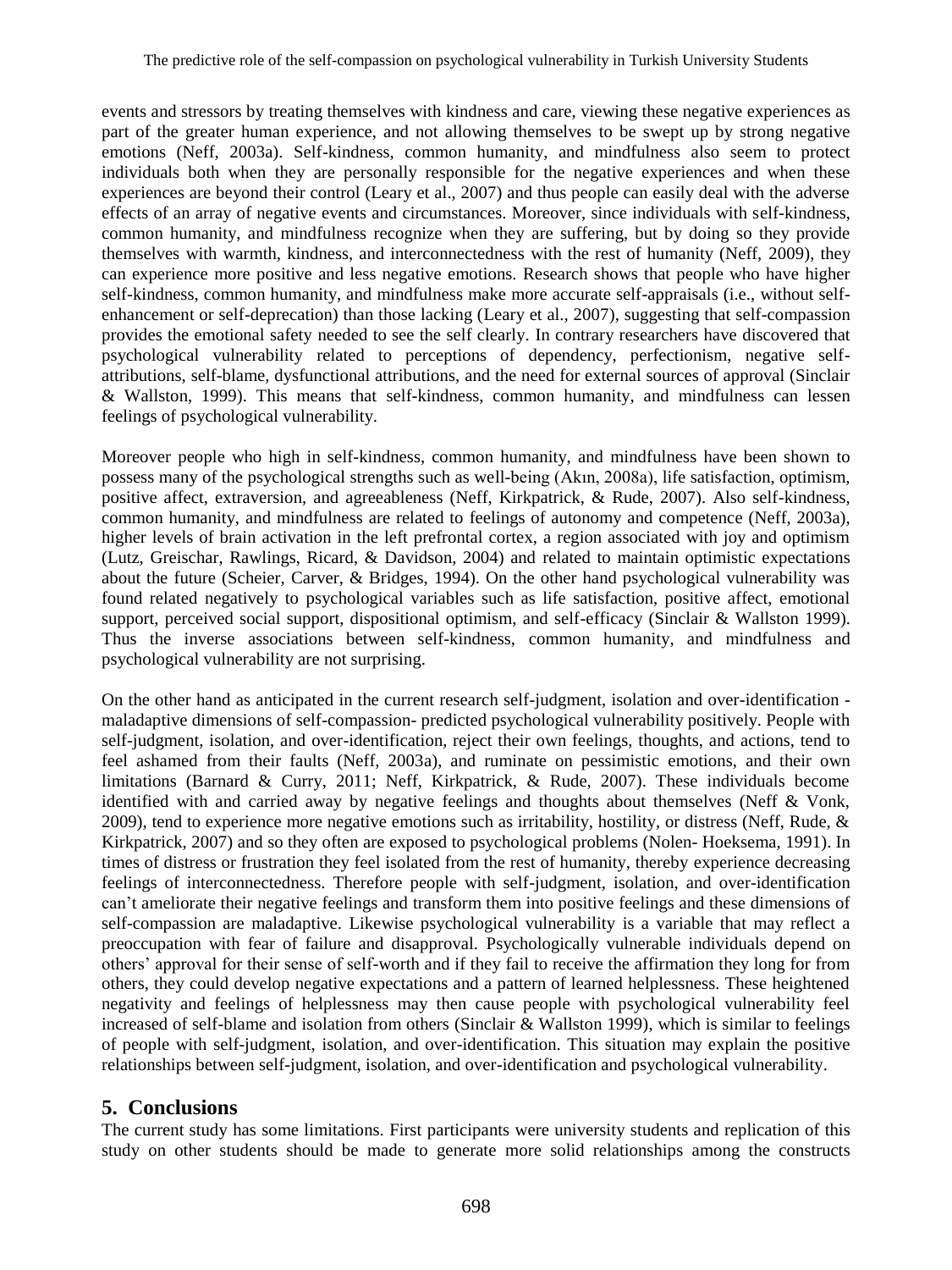examined in this study, because generalization of the results is somewhat limited, (b) as correlational statistics were utilized, no definitive statements can be made about causality, and (c) the data reported here for self-compassion and psychological vulnerability are limited to self-reported data.

Consequently, the present research provides important information about the predictors of psychological vulnerability. An increment in self-judgment, isolation, and over-identification will increase psychological vulnerability. Present study also shows that the encouragement of self-compassion could be highly beneficial for diminishing psychological vulnerability (Neff, 2003a). Nonetheless it is important to note that research on self-compassion is still in its nascent phases and more research will need to be done before any policy implications can be drawn (Neff et al., 2005).

### **References**

Aday, L. (2001). *At risk in America.* San Francisco, CA: Jossey-Bass.

- Akın, A. (2008a): Scales of Psychological Well-being: A study of validity and reliability. *Educational Science: Theory & Practice, 8*(3), 721-750.
- Akın, A. (2008b). Self-compassion and achievement goals: A structural equation modeling approach. *Eurasian Journal of Educational Research, 31,* 1–15.
- Akın, A. (2009). Self-compassion and submissive behavior. *Education and Science, 34*(152), 138-147.
- Akın, A. (2010a). Self-compassion and interpersonal cognitive distortions. *Hacettepe Universitesi Eğitim Fakültesi Dergisi, 39,* 1-9.
- Akın, A. (2010b). Self-compassion and loneliness. *International Online Journal of Educational Sciences (IOJES), 2*(3), 702-718.
- Akın, A. (2012). Self-compassion and automatic thoughts. *Hacettepe Universitesi Eğitim Fakültesi Dergisi, 42*(1), 1-10.
- Akın, A., & Abacı, R. (2009, May). *Self-compassion and self-deception: A structural equation modeling.*  Paper presented at the 1<sup>st</sup> International Congress of Educational Research, May, 1-3, Canakkale, Turkey.
- Akın, A., & Eker, H. (2011, July) *Turkish version of the Psychological Vulnerability Scale: a study of validity and reliability.* Paper presented at the 32th International Conference of the Stress and Anxiety Research Society (STAR), July, 18-20, Munster, Germany.
- Akın, A., & Eroglu, Y. (2013). Self-compassion and relational-interdependent self construal. *Studia Psychologica, 55*(2), 111-121.
- Akın, Ü., Akın, A., & Abacı, R. (2007). Öz-duyarlık Ölçeği: Geçerlik ve güvenirlik çalışması. *Hacettepe Üniversitesi Eğitim Fakültesi Dergisi, 33,* 1–10.
- Akın, A., Kayış, A. R., & Satıcı, S. A. (2011). Self-compassion and social support. Paper presented at the *International Conference on New Trends in Education and Their Implications (ICONTE-2011)*, April, 27-29, Antalya, Turkey.
- Alloy, L. B., & Abramson L. Y. (2005) Cognitive vulnerability to depression. *Encyclopedia of Cognitive Behavior Therapy, 3,* 126-129.
- Baker, L., & McNulty, J. K. (2011). Self-Compassion and relationship maintenance: The moderating roles of conscientiousness and gender. *Journal of Personality and Social Psychology, 100,* 853-873.
- Barnard, L. K., & Curry, J. F. (2011). Self-compassion: Conceptualizations, correlates, & interventions. *Review of General Psychology, 15*(4), 289–303.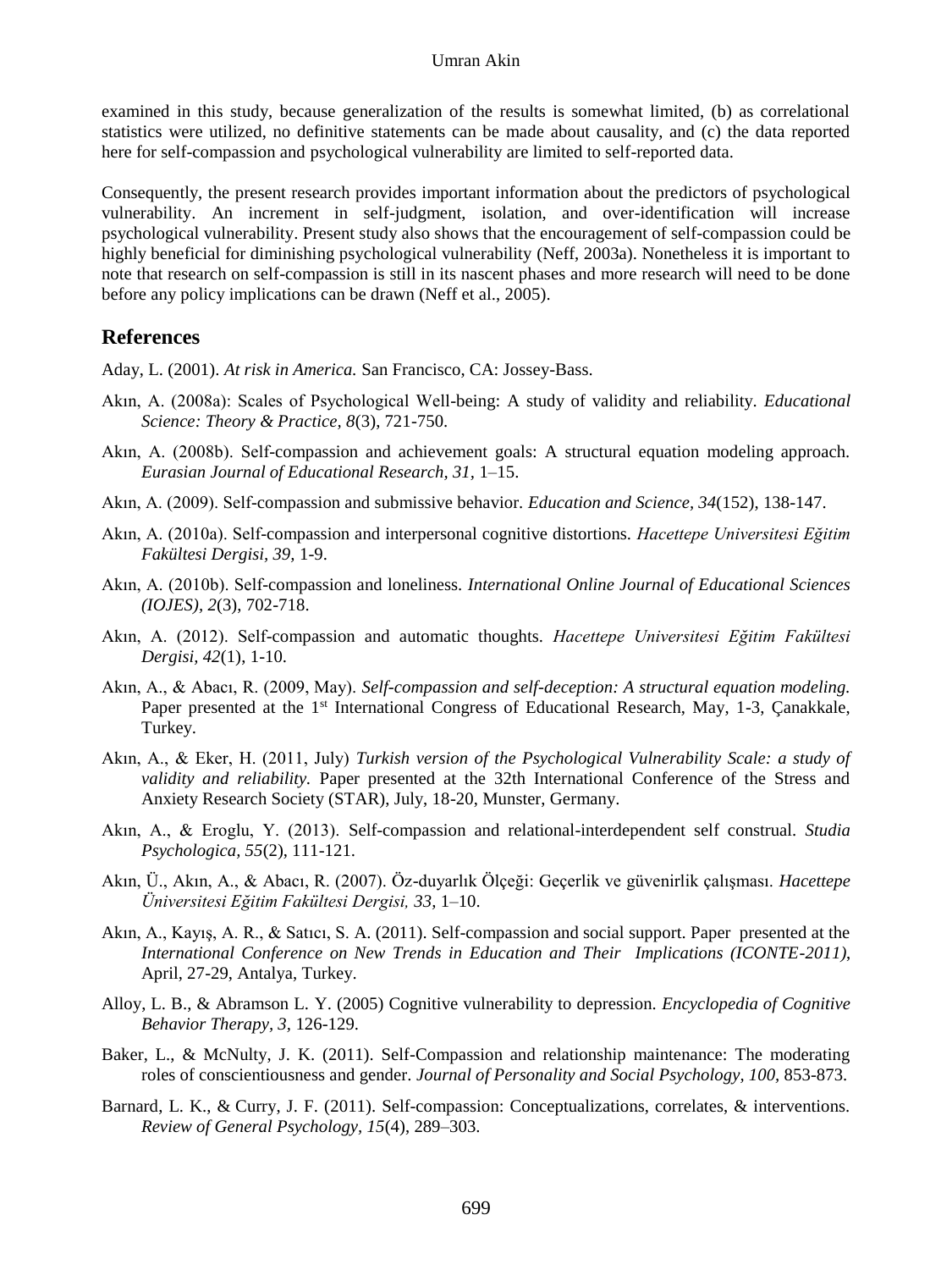- Clark, D. O., Stump, T. E., Miller, D. K., Long, J. S. (2007). Educational disparities in the prevalence and consequence of physical vulnerability. *The Journals of Gerontology, 62B*(3), 193-197.
- Cox, B. J., Enns, M. W., Walker, J. R., Kjernisted, K., & Pidlubny, S. R. (2001). Psychological vulnerabilities in patients with major depression vs panic disorder. *Behavior Research and Therapy, 39,* 567–573.
- Damon, W. (1995). *Greater expectations: Overcoming the culture of indulgence in America's homes and schools.* New York: Free Press.
- Gilbert, P., & Irons, C. (2004). A pilot exploration of the use of compassionate images in a group of selfcritical people. *Memory*, *12,* 507–516.
- Gunaratana, V. H. (1993). *Sati. In mindfulness in plain English*. Somerville, MA: Wisdom Publications.
- Hewitt, J. P. (1998). *The myth of self-esteem: Finding happiness and solving problems in America.* New York: St. Martin's Press.
- Ingram, R. E., Miranda, J., & Segal, Z. V. (1998). *Cognitive vulnerability to depression.* New York: Guilford Press.
- Kernis, M. H. (2003). Toward a conceptualization of optimal self-esteem. *Psychological Inquiry*, *14*(1), 1-26.
- Kessler, R. C., & Essex, M. (1982). Marital status and depression: the importance of coping resources. *Social Forces*, 61(2), 484-507.
- Kottow, M. H. (2004). Vulnerability: what kind of principle is it? *Medicine, Health Care and Philosophy, 7,* 281–287.
- Leary, M. R., Tate, E. B., Adams, C. E., Allen, A. B., & Hancock, J. (2007). Self-compassion and reactions to unpleasant self-relevant events: The implications of treating oneself kindly. *Journal of Personality and Social Psychology, 92,* 887–904.
- Levine, C. (2004). The concept of vulnerability in disaster research. *Journal of Traumatic Stress, 17*(5), 395-402.
- Lindeman, M., & Stark, K. (2001). Emotional eating and eating disorder psychopathology. *Eating Disorders, 9, 251*-259.
- Lutz, A., Greischar, L. L., Rawlings, N. B., Ricard, M., & Davidson, R. J. (2004). Long-term meditators self-induce high-amplitude gamma synchrony during mental practice. *Proceedings of the National Academy of Sciences, 101,* 16369–16373.
- Lyubomirsky, S., & Lepper, H. S. (1999). A measure of subjective happiness: Preliminary reliability and construct validation. *Social Indicators Research, 46,* 37–155.
- Martin, J. R. (1997). Mindfulness: A proposed common factor. *Journal of Psychotherapy Integration, 7,*  291–312.
- McMillan, J. H., Singh, J., & Simonetta, L. G. (1994). The tyranny of self-oriented selfesteem. *Educational Horizons, Spring,* 141−145.
- Neff, K. D. (2003a). Self-compassion: An alternative conceptualization of a healthy attitude toward oneself. *Self and Identity*, 2(2), 85-102.
- Neff, K. D. (2003b). The development and validation of a scale to measure self-compassion. *Self and Identity, 2(3), 223-250.*
- Neff, K. D. (2009). Self-compassion. In M. R. Leary & R. H. Hoyle (Eds.). *Handbook of individual differences in social behavior* (pp. 561-573)*.* Guilford Press.